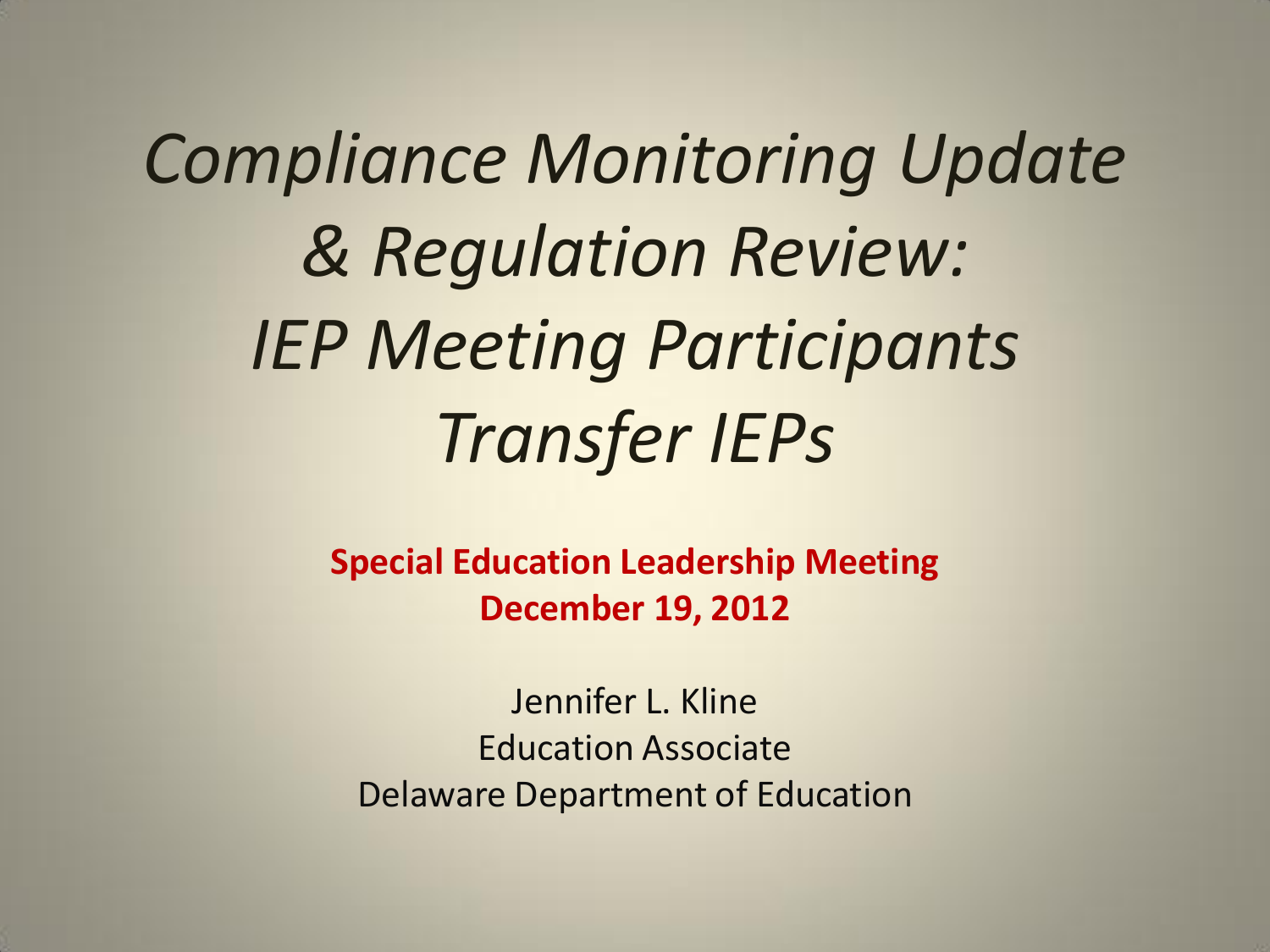# *Compliance Monitoring Update…*

- DOE in the process of completing Year 3 of the 3 year monitoring cycle
- 2010-2011: 12 LEAs received on-site monitoring visits
- 2011–2012: 13 LEAs received on-site monitoring visits
- 2012-2013: 17: LEAs received on-site monitoring visits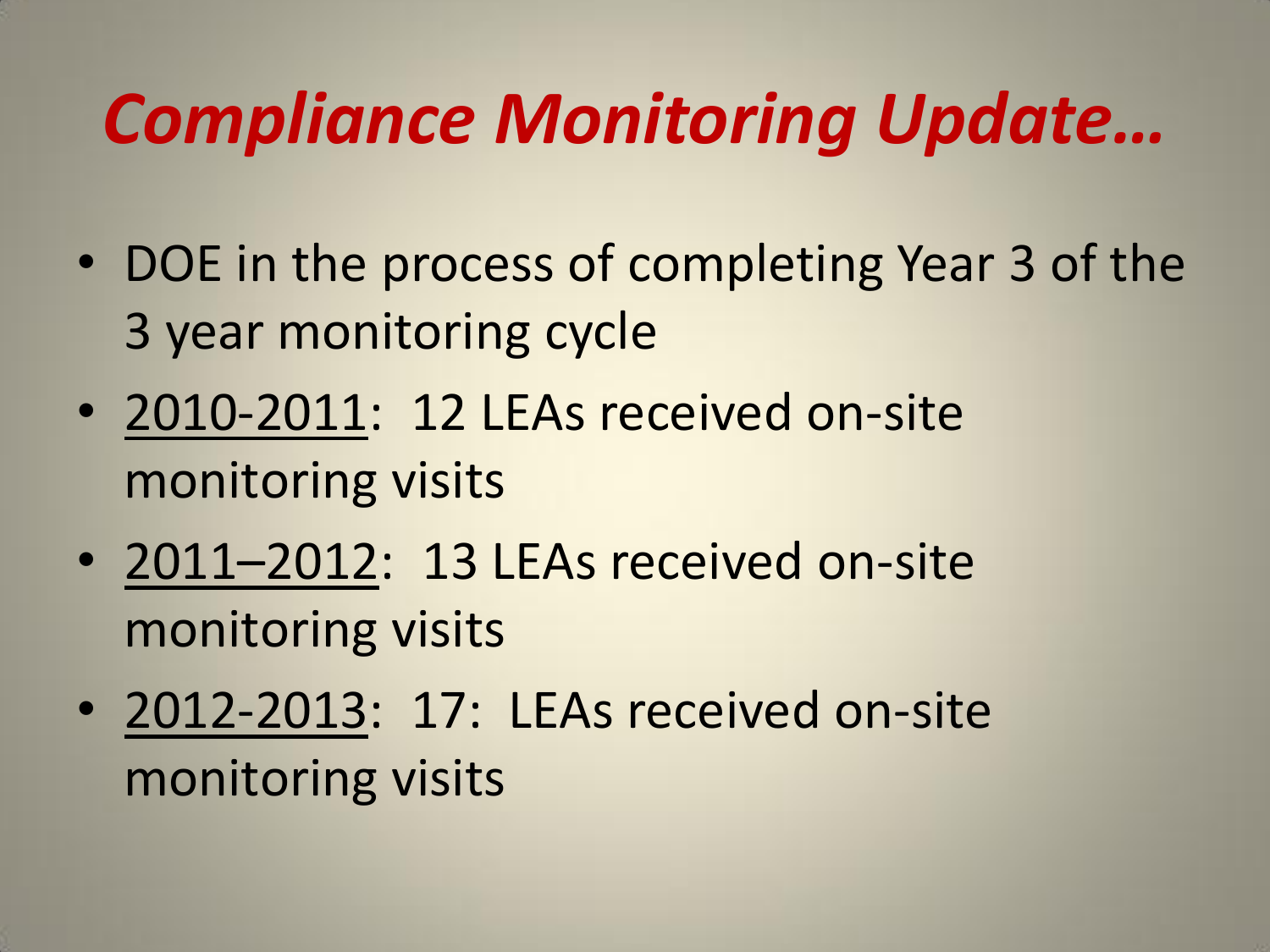# *On-Site Monitoring Activities Have Focused On…*

- (1) IEP Development
- (1) Secondary Transition Components
- (2) IEP Meeting Participants

Plans Are Being Developed for Compliance Monitoring in 2013-2014 and forward

*Please provide feedback and suggestions!* 

*Remember…the focus is on improving educational results and functional outcomes for students*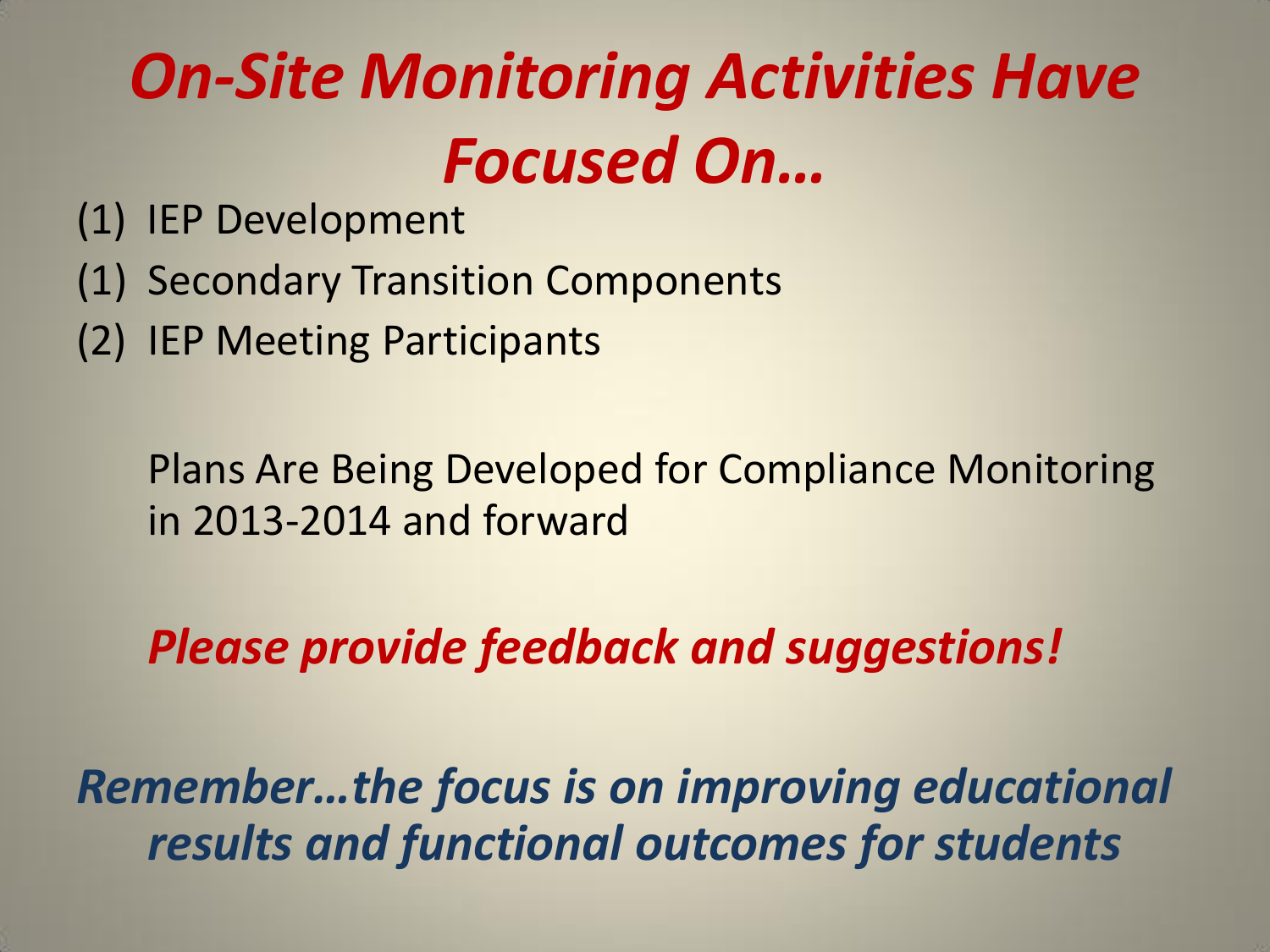### *(1) Participation of General and Special Education Teacher*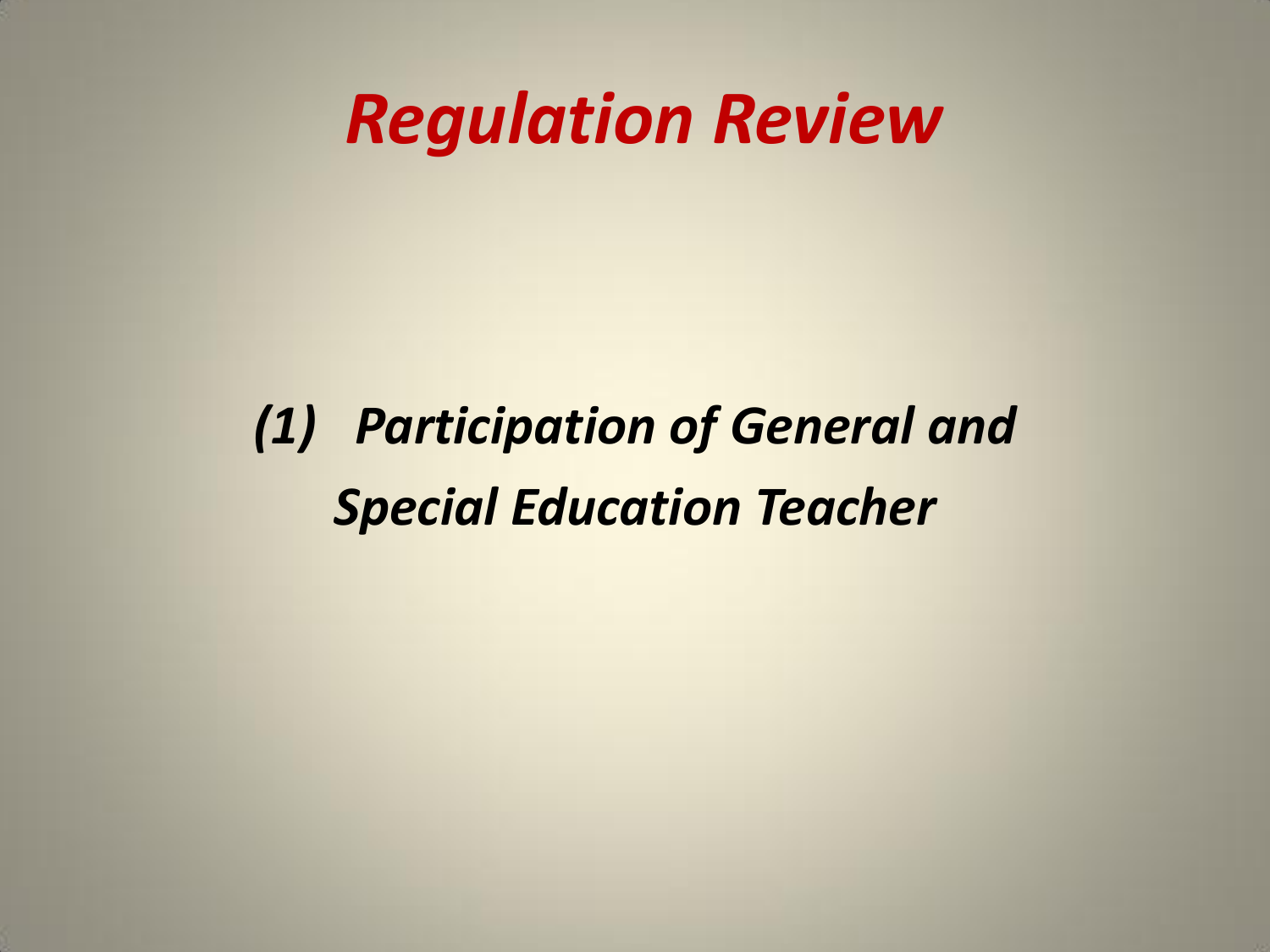## *Teacher Participation*

The IEP team for each child with a disability must include:

Not less than one regular education teacher *of the child* (if the child is, or may be participating in the regular education environment); and

Not less than one special education teacher *of the child*, or where appropriate, not less than one special education provider of the child. 34 C.F.R § 300.321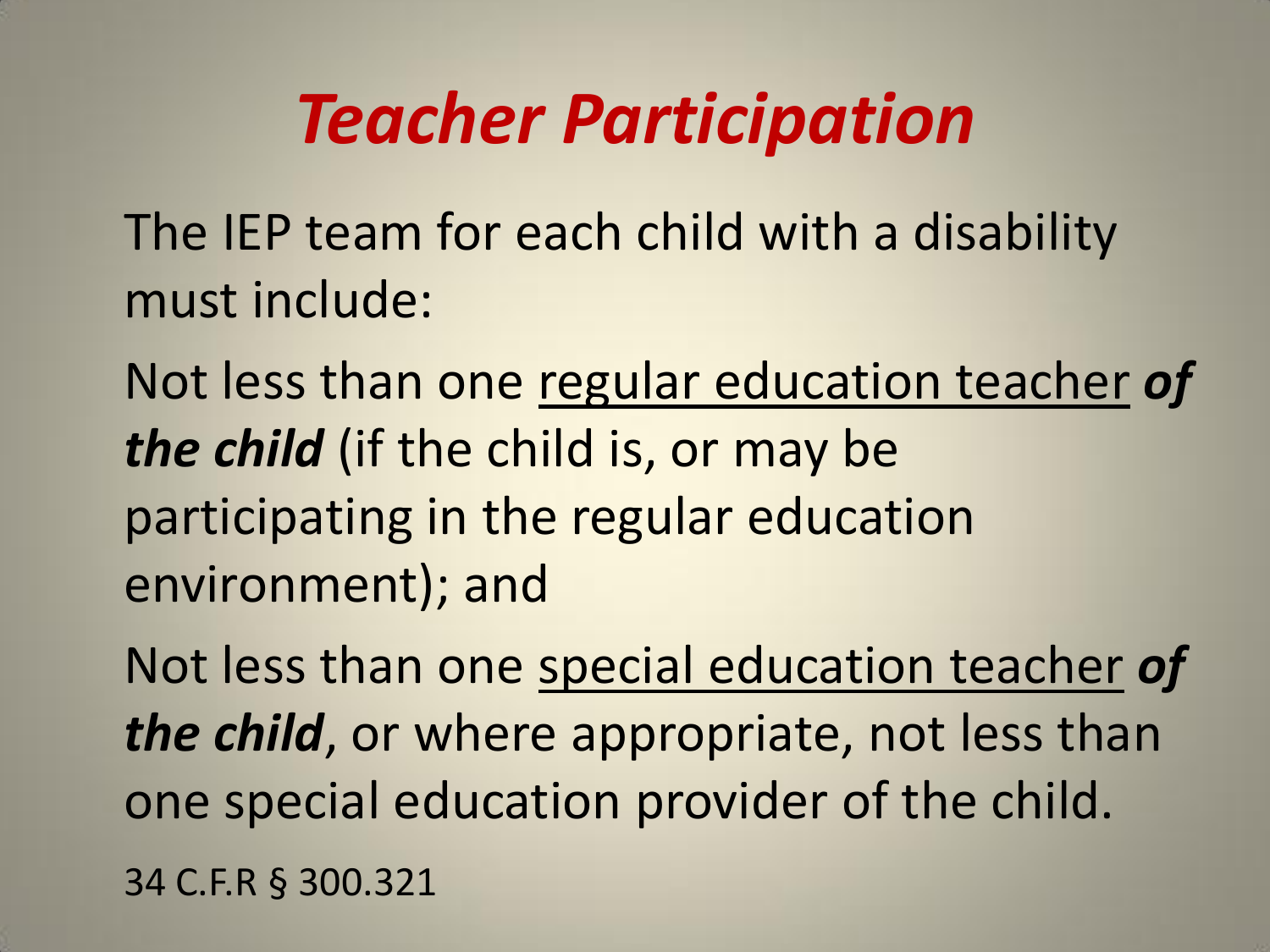*Is a general education teacher required to be at every IEP team meeting?* 

Yes, if the child is, or may be, participating in the regular education environment. A general education teacher would be expected to attend the IEP meeting, unless the teacher has been properly excused from attending under 34 C.F.R. § 321(e)

*OSEP, 71 Fed. Reg. 46669 (August 14, 2006)*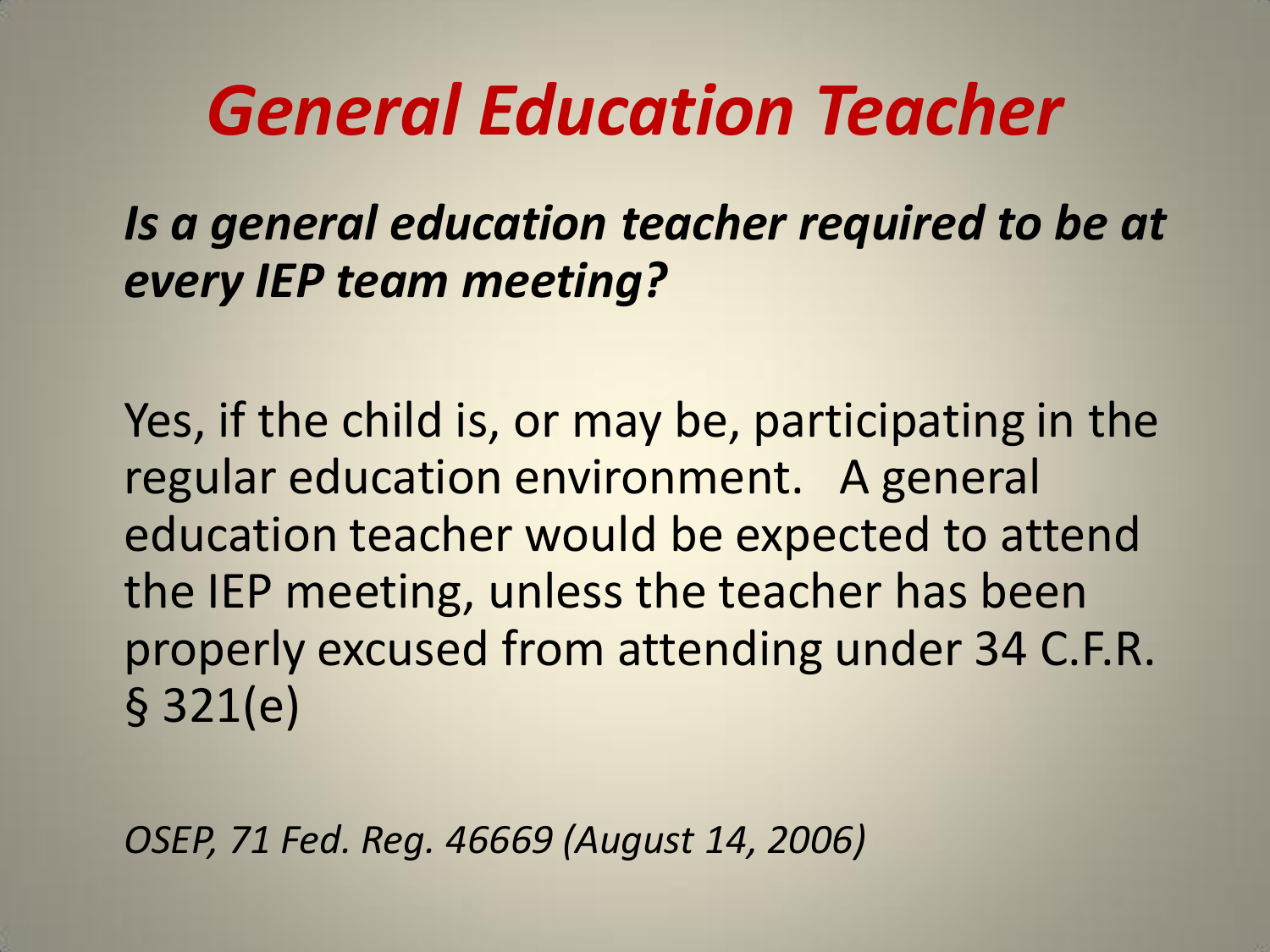*Who can serve as the general education teacher at a child's IEP meeting?*

The general education teacher participating in a child's IEP meeting should be the teacher who is, or may be, responsible for implementing the IEP, so the teacher can participate in discussions about how to best teach the child.

*OSEP, 64 Fed. Reg. 12583 (March 12, 1999)*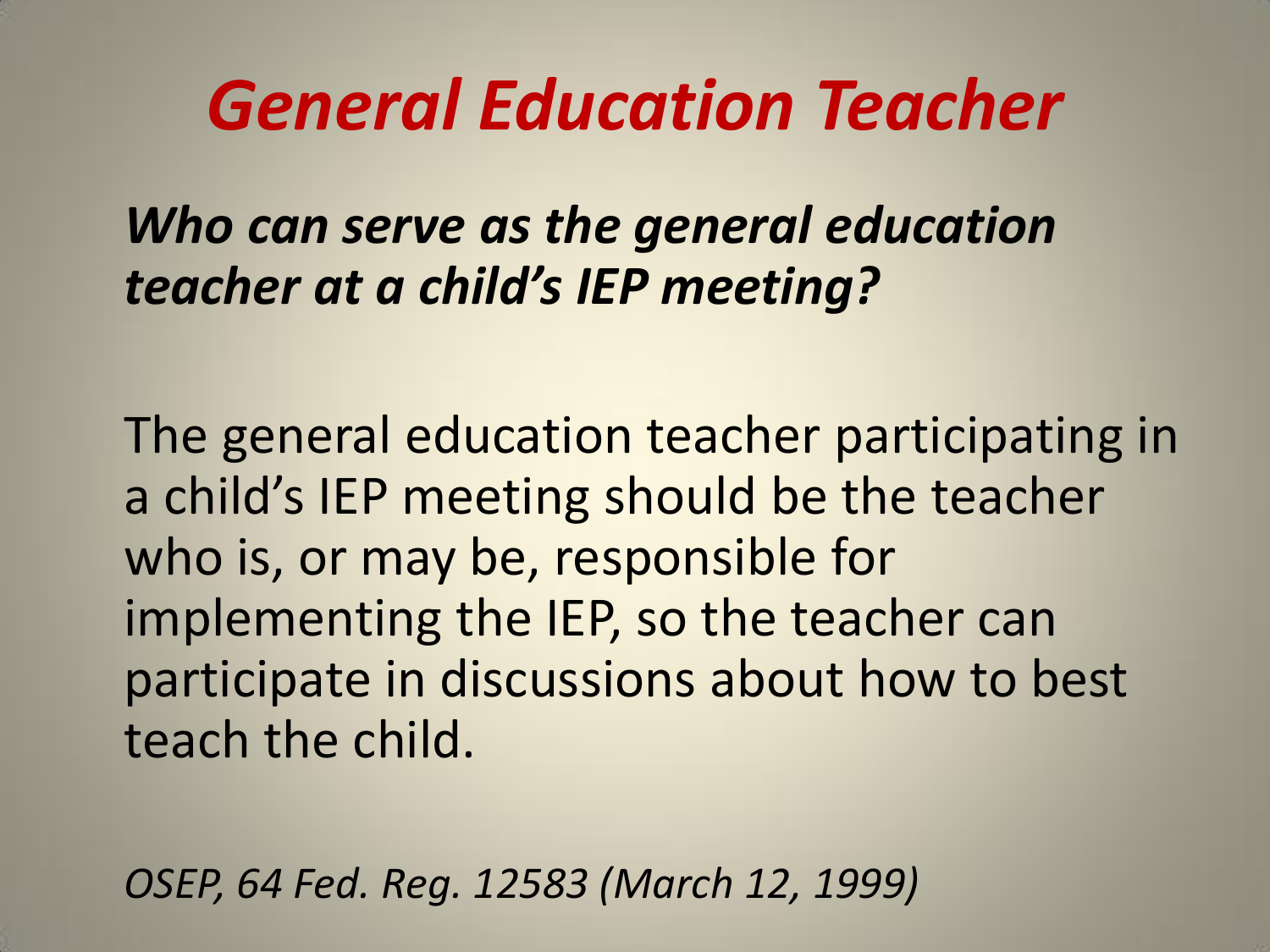#### *So, what if the child has more than one general education teacher?*

The school may designate which teacher or teachers participate on the child's IEP team. However, each school must ensure:

(1) the child's IEP is accessible to each regular education and special education teacher and provider of the child who is responsible for implementation; and

(2) each of the child's teachers is informed of his or her specific responsibilities related to implementing the IEP, the accommodations, modifications, and supports.

*OSEP, 64 Fed. Reg. 12583 (March 12, 1999)*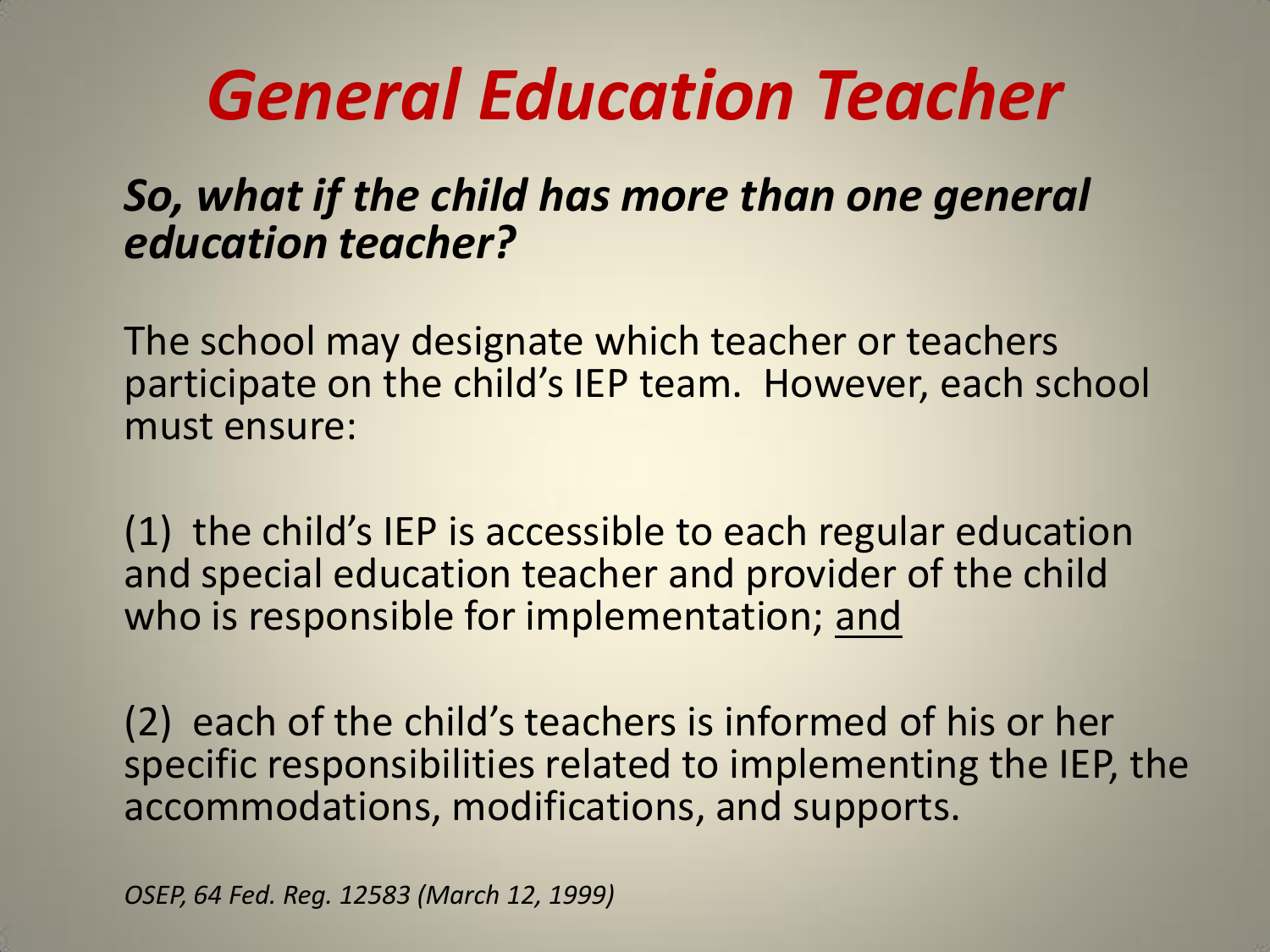*So, are there instances when a regular education teacher would not be required to attend a child's IEP meeting?* 

Only on rare occasions!

Example: If the child is placed in a separate school or program, and only participates in lunch, recess periods, transportation, and extracurricular activities, and the child is not otherwise participating in the regular education environment and no change in that degree of participation is anticipated during the next 12 months. Since there would be no current or anticipated regular education teacher of the child during the period of the IEP, it would not be necessary for a regular education teacher to be a member of the child's IEP team.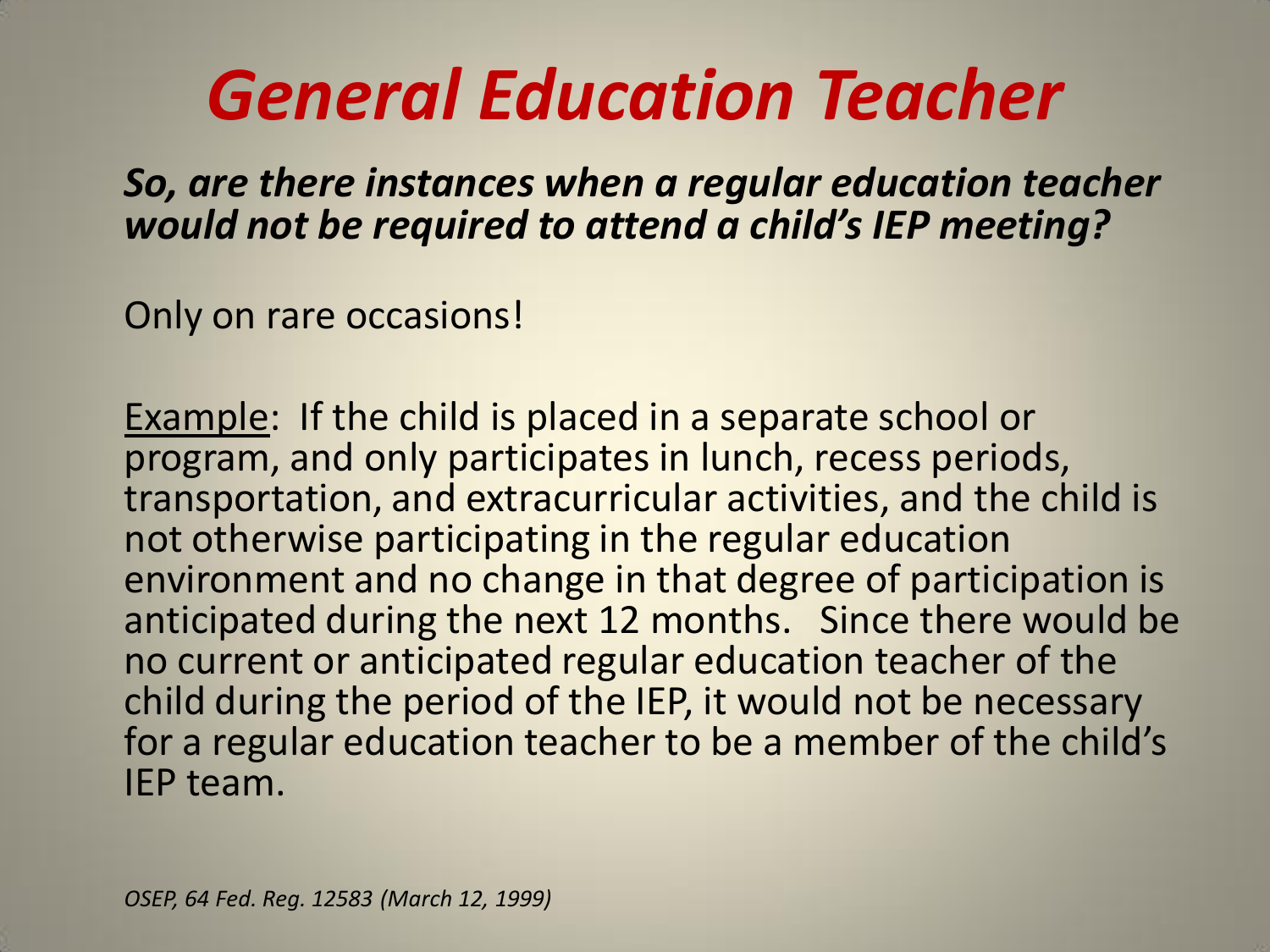# *Special Education Teacher v. Special Education Provider*

The IEP team must include not less than one special education teacher *of the child*, or where appropriate, not less than one special education provider **of the child**.

Note, the special education teacher or provider who is a member of the child's IEP team should be the person who is, or will be responsible for, implementing the IEP.

So, if the child's disability is a speech impairment, the person could be the special education teacher, or the speech language pathologist, as the special education provider.

*OSEP, 71 Fed. Reg. 46670 (August 14, 2006)*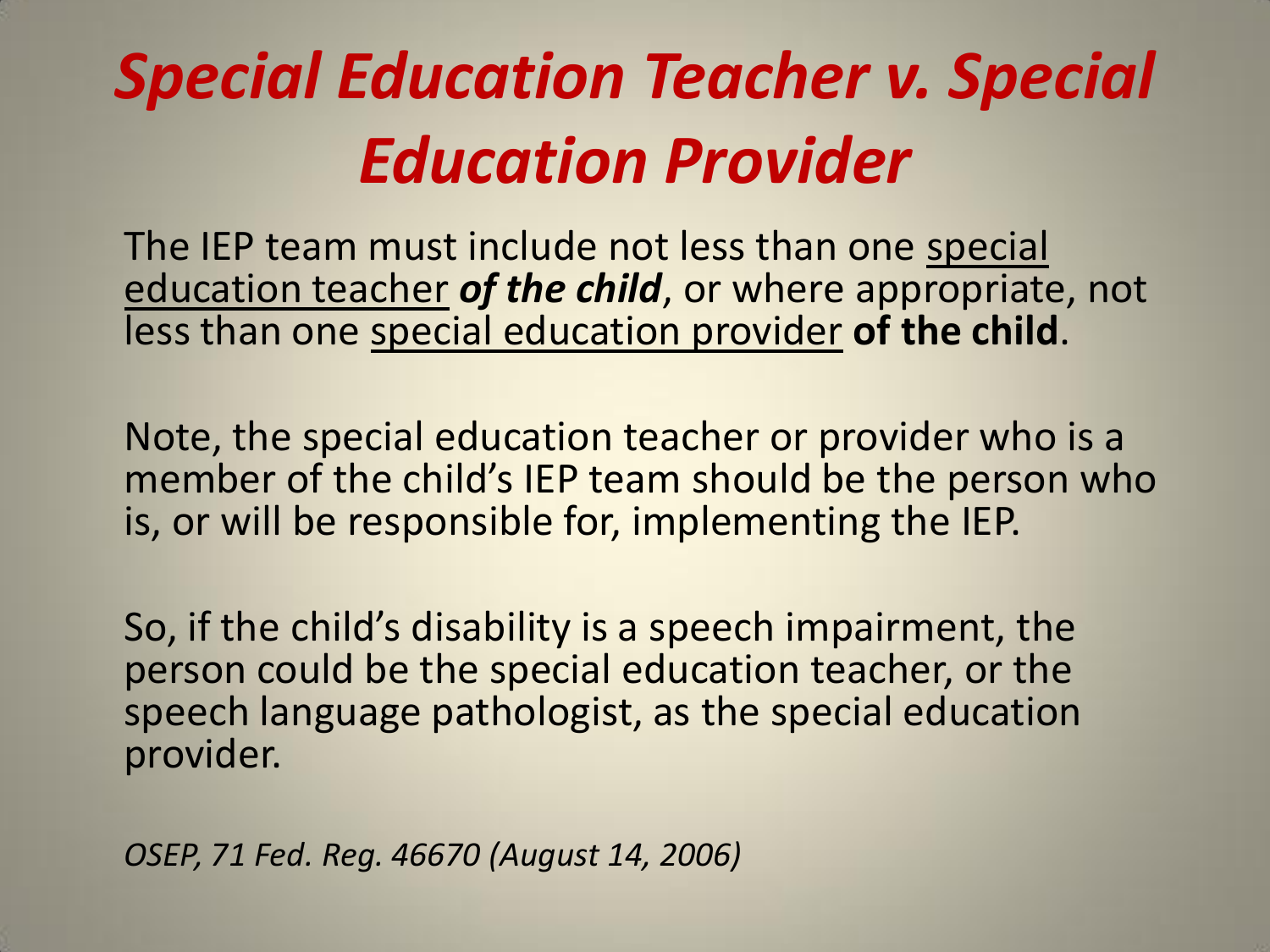### *(2) Participation of CTE Teacher*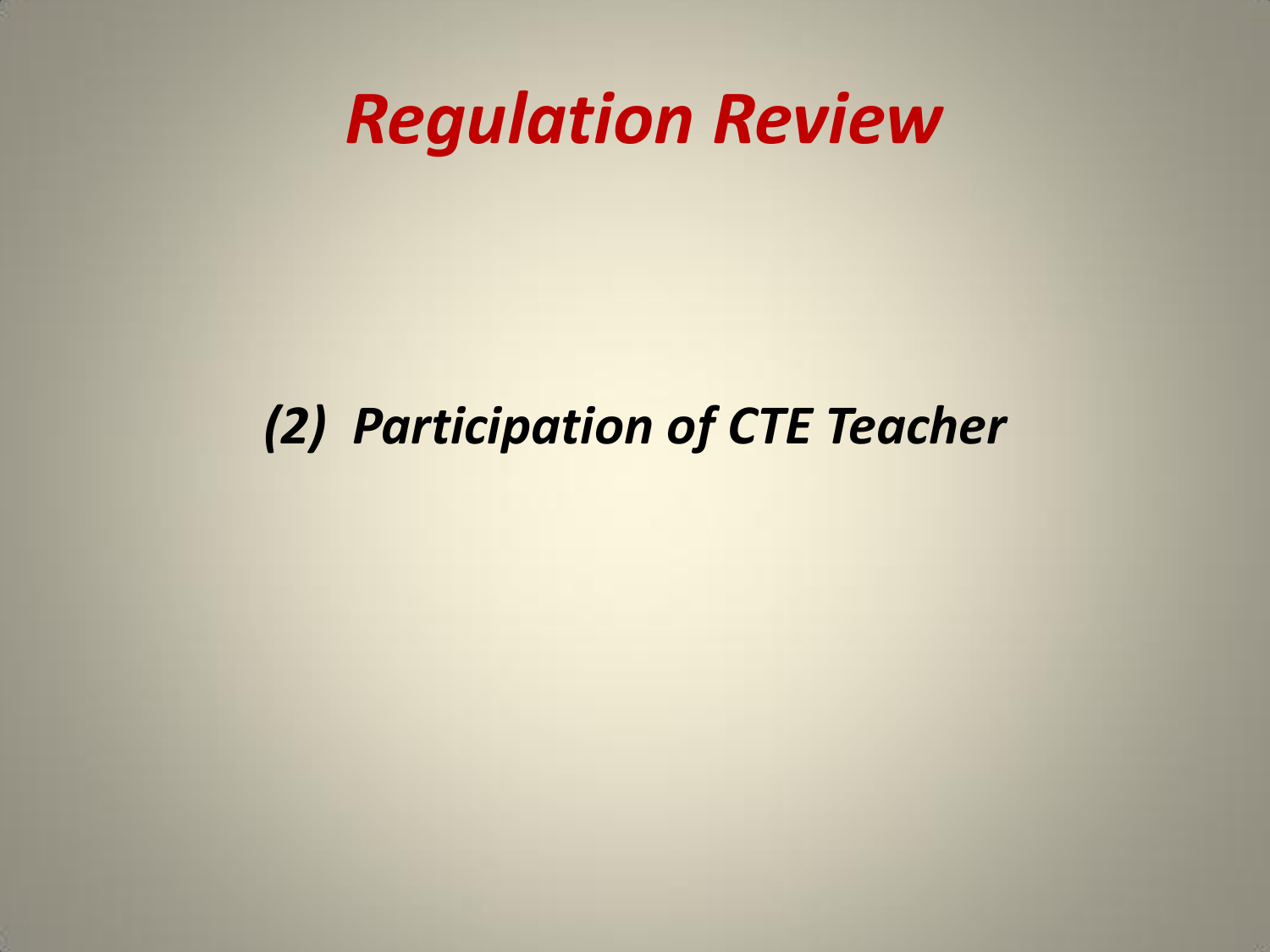## *CTE Teacher*

Whenever the child is, or may be participating in a career and technical education program, the IEP team must include a career technical education teacher of the child, or career technical teacher coordinator.

14 DE Admin Code § 925.21.1.8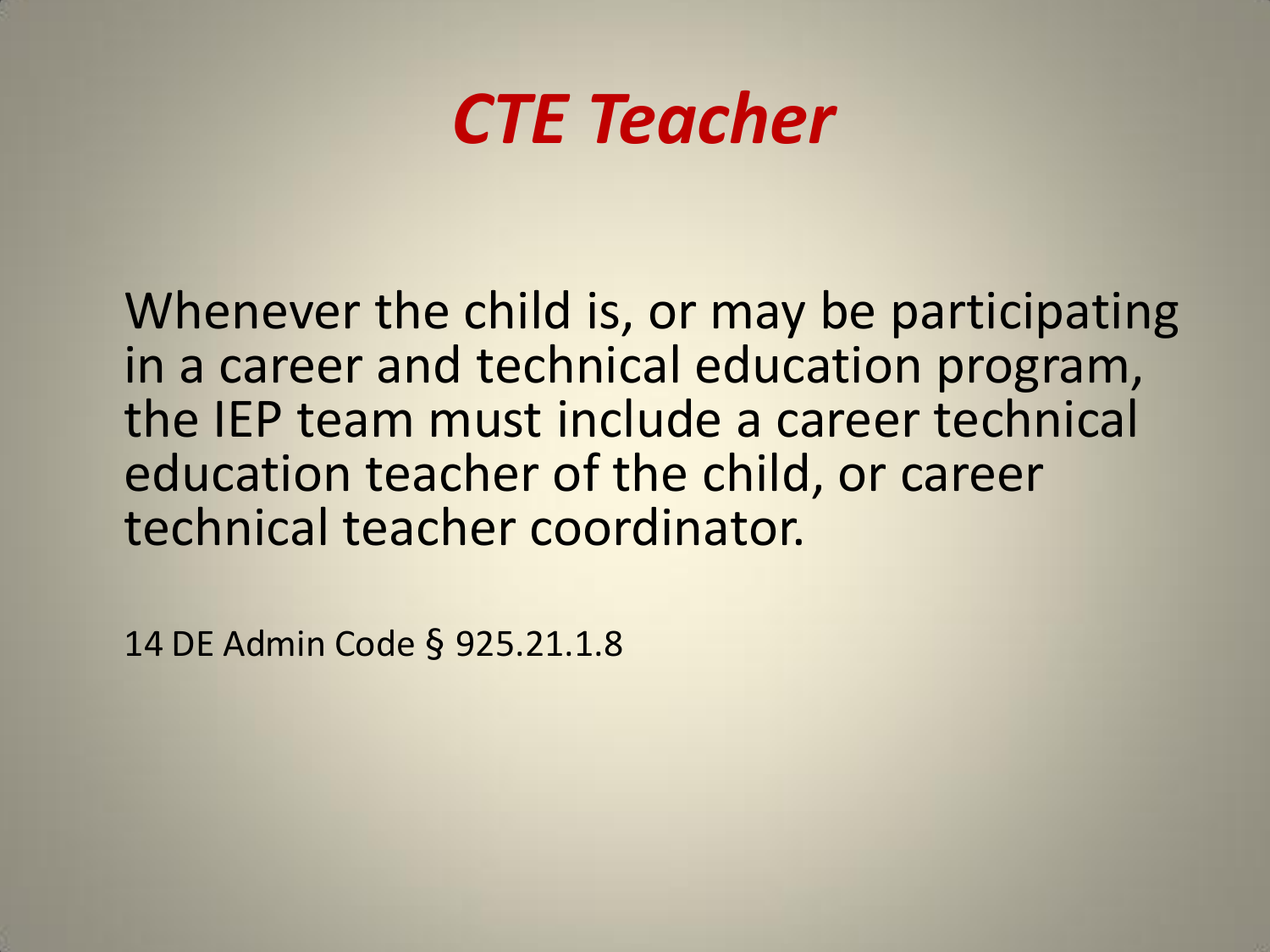### *(3) Parent Participation at IEP Meetings*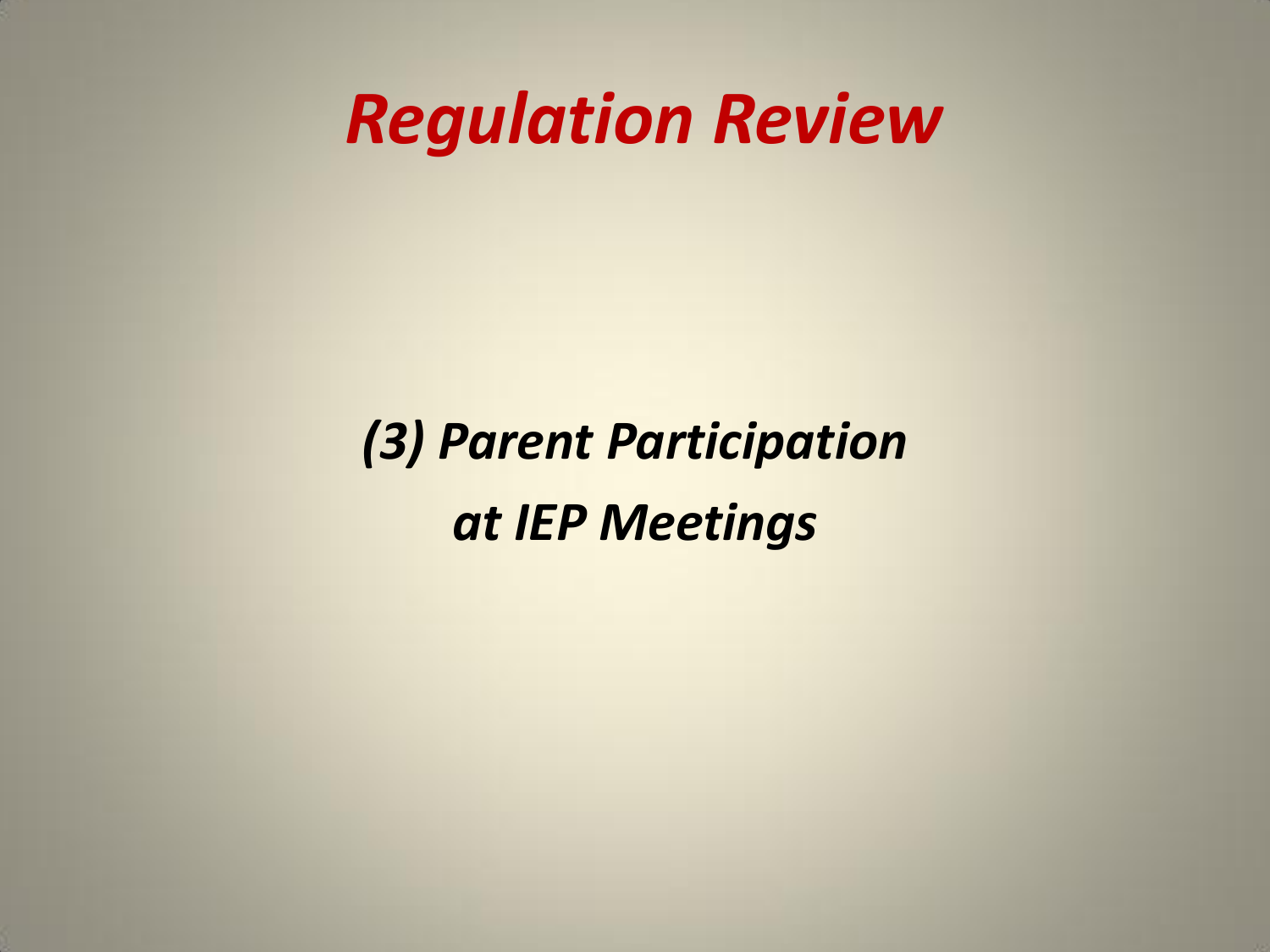## *Parent Participation*

Each LEA must take steps to ensure that one or both of the parents of a child with a disability are present at each IEP team meeting or are afforded the opportunity to participate, including:

Notifying parents of the meeting, in writing, no less than 10 school days prior to the meeting (unless mutually agreed otherwise), or no less than 5 school days prior to a meeting to conduct a manifestation determination; and

The notice of meeting must be in writing and contain specific provisions (i.e. participants, location, purpose, etc.)

34 C.F.R. § 300.322; 14 DE Admin Code § 925.22.0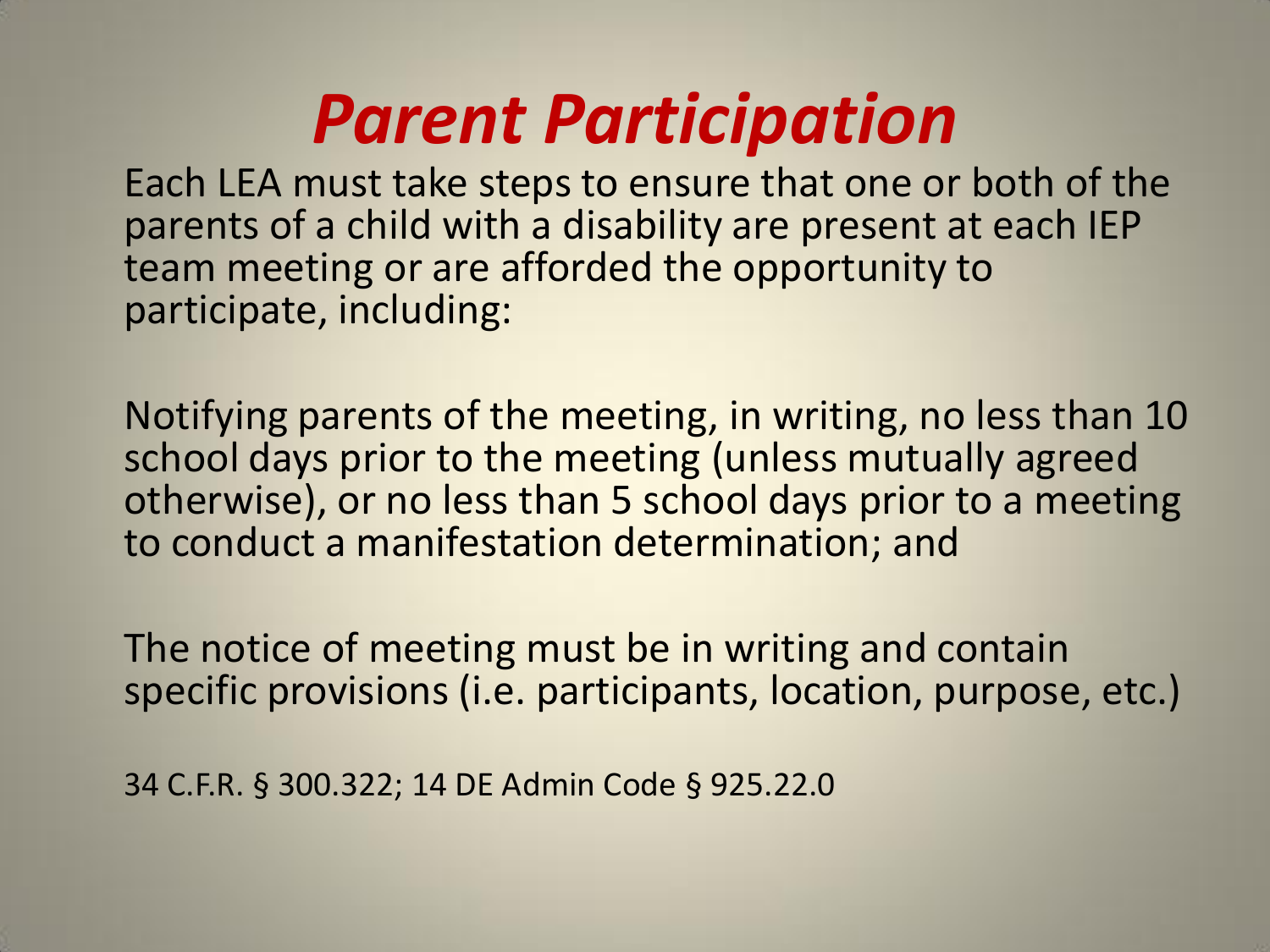### *Parent Participation*

A meeting can be conducted without a parent in attendance if the LEA is unable to convince the parents to the should attend. The LEA must keep a record of attempts to arrange a mutually agreed on time and place, such as:

- (1) Detailed records of phone calls made or attempted and the results;
- (2) Copies of correspondence sent to the parents and any responses;
- (3) Detailed records of visits made to the parents' home or place of employment and the results.

34 C.F.R. § 300.322; 14 DE Admin Code § 925.22.0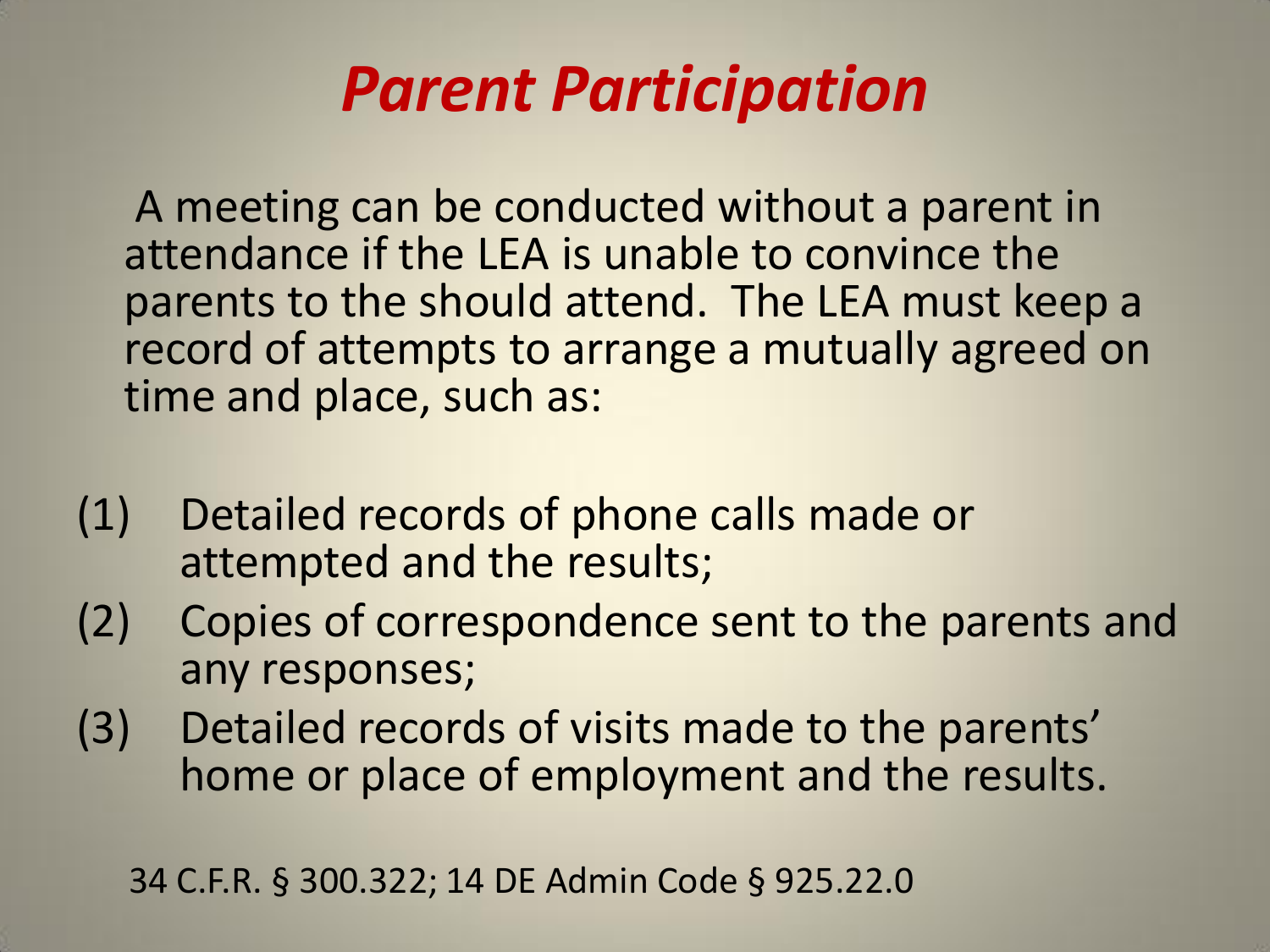## *The Comments We Heard…*

- Not clear on how many attempts are enough! What is the rule!
- Parents' work schedules
- Scheduling timelines are close and teachers have only one planning period
- File doesn't contain the full record of attempts, or documented inconsistently
- The annual review date was coming up
- Need other ways to handle meeting participation
- As students get older, a perception parents are less interested
- Lack of support or understanding from building administrators
- $Or.$ :

 "I called the parent after the meeting and we went through the IEP over the phone. I sent the IEP home to the parent after the meeting, and the parent signed in agreement with the IEP."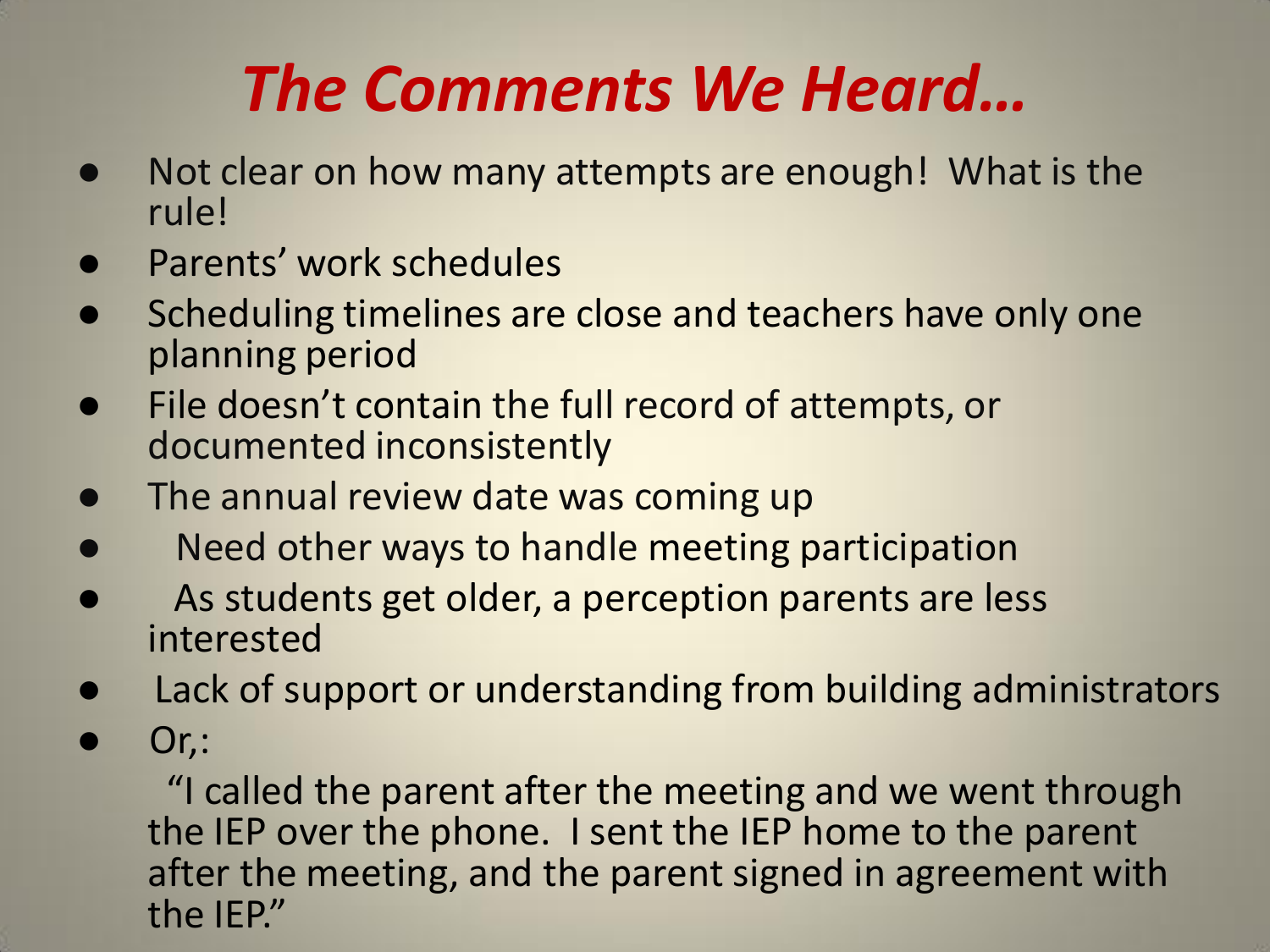#### Record of Parent Contacts to Ensure Parent Attendance at IEP Meeting

| No.            | Type of Contact                          | <b>Results of Contact</b> | <b>Staff</b>    |
|----------------|------------------------------------------|---------------------------|-----------------|
|                |                                          |                           | <b>Initials</b> |
| $\mathbf{1}$   | Notice of Meeting Sent<br>$\Box$         |                           |                 |
|                | <b>Phone Call</b><br>П                   |                           |                 |
|                | Note home with Student<br>$\Box$         |                           |                 |
|                | Note in Agenda Book<br>Ш                 |                           |                 |
|                | E-mail<br>Ш                              |                           |                 |
|                | Home visit<br>П                          |                           |                 |
|                | Place of employment visit<br>$\Box$      |                           |                 |
|                | Other<br>$\Box$                          |                           |                 |
|                |                                          |                           |                 |
| $\overline{2}$ | Notice of Meeting Sent<br>$\Box$         |                           |                 |
|                | <b>Phone Call</b><br>П                   |                           |                 |
|                | Note home with Student<br>$\blacksquare$ |                           |                 |
|                | Note in Agenda Book<br>$\Box$            |                           |                 |
|                | E-mail<br>Н                              |                           |                 |
|                | Home visit<br>П                          |                           |                 |
|                | Place of employment visit<br>$\Box$      |                           |                 |
|                | Other<br>П                               |                           |                 |
|                |                                          |                           |                 |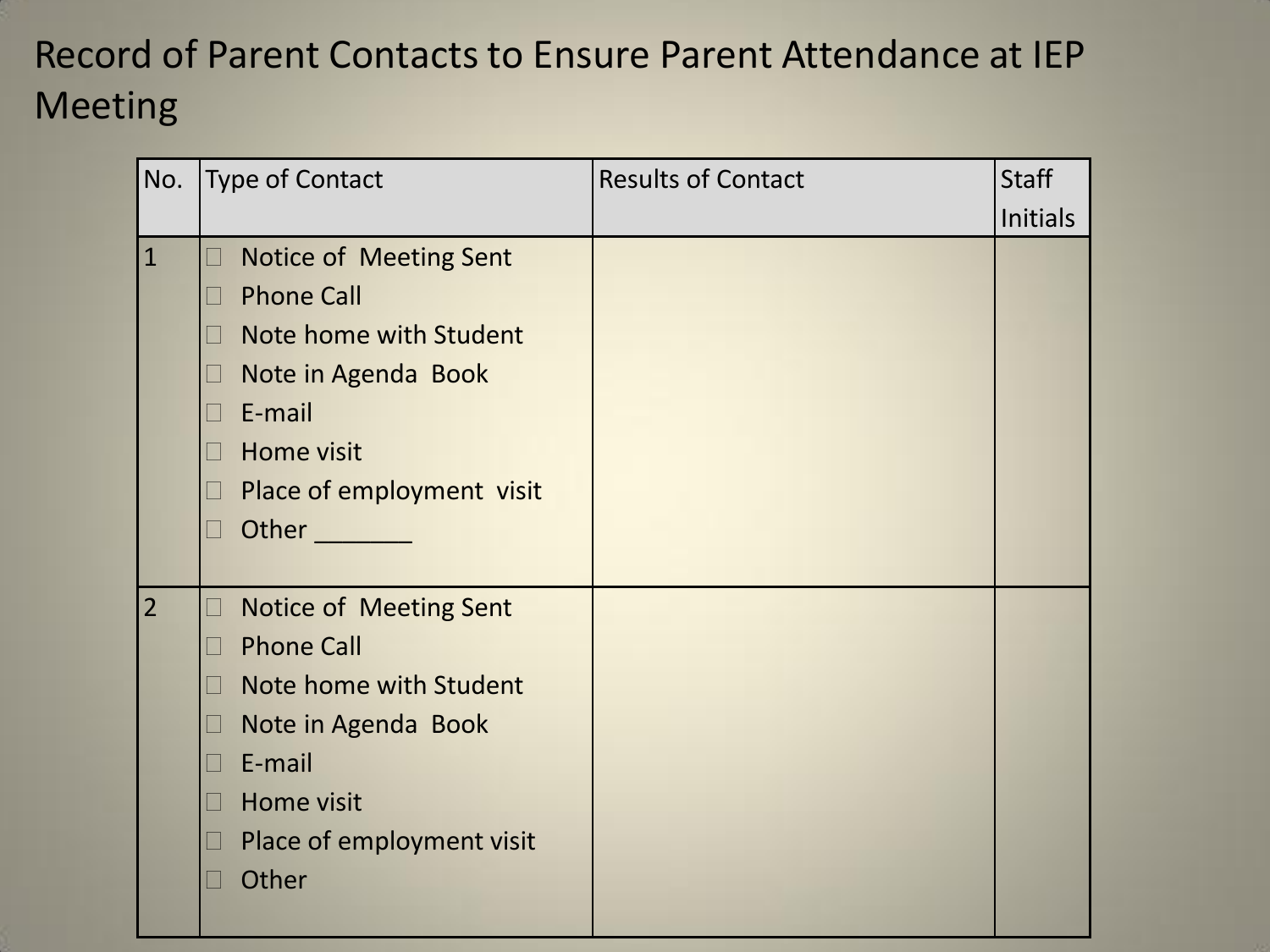## *(4) When IEPs Must be In Effect and Transfer Students*